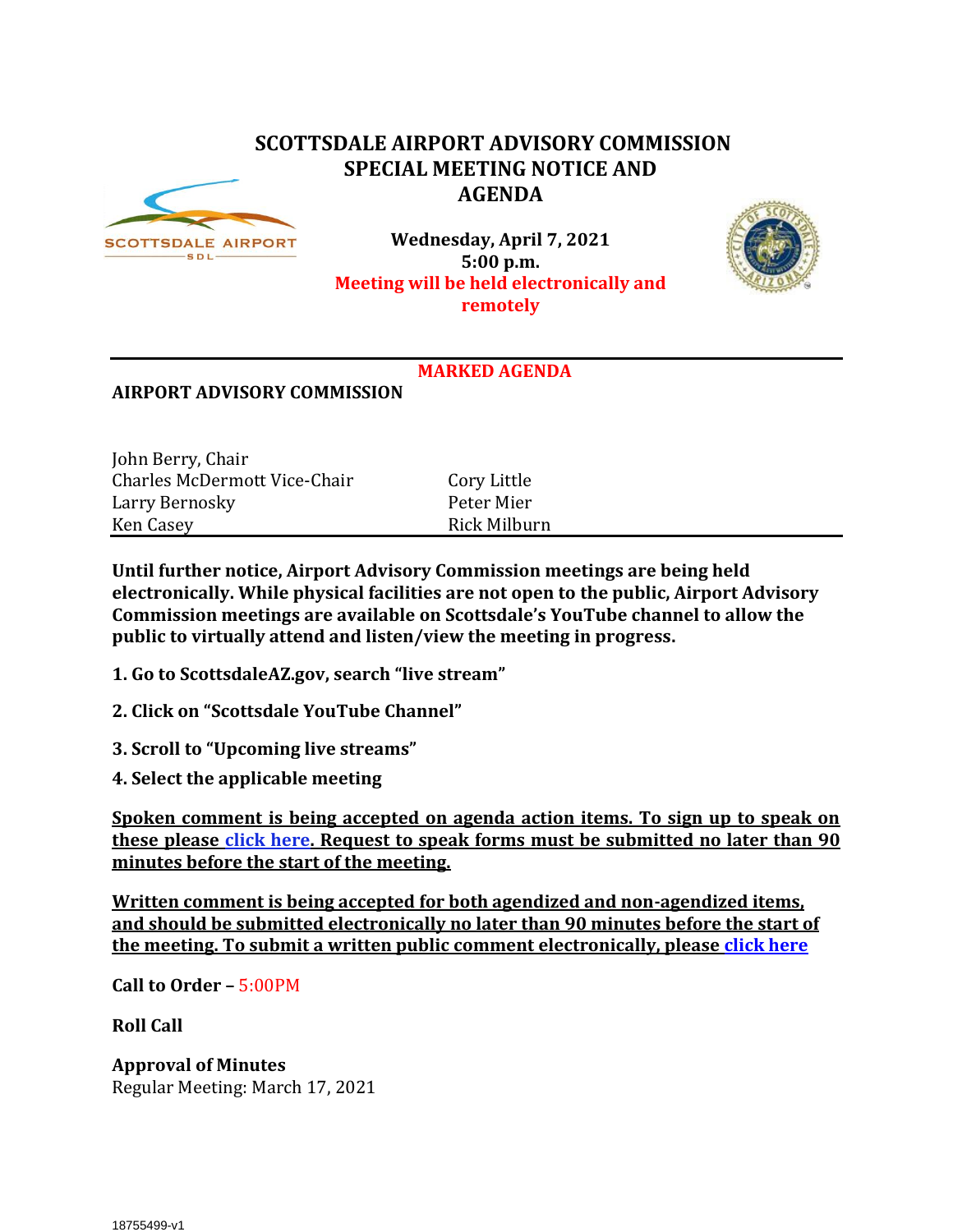COMMISSIONER MIER MADE A MOTION TO APPROVE THE MINUTES FROM THE MARCH 17, 2021 MEETING. COMMISSIONER CORY LITTLE SECONDED THE MOTION WHICH CARRIED 7/0 WITH CHAIR BERRY, VICE-CHAIR MCDERMOTT, COMMISSIONERS KEN CASEY, PETER MIER, RICK MILBURN, LARRY BERNOSKY AND CORY LITTLE VOTING IN THE AFFIRMATIVE WITH NO DISSENTING VOTES.

## **REGULAR AGENDA ITEMS 1-3**

NO DISSENTING VOTES.

**How the Regular Agenda Works**: The Commission takes a separate action on each item on the Regular Agenda

1. Discussion and Possible Action for Recommendation to the Planning Commission and City Council regarding case 16-ZN-2020 (Zoning District Map Amendment) to rezone Single-Family Residential (R1-35) to Commercial Office (C-O) zoning to allow for the development of a minimal residential health care facility on a +/-4.5-acre site located approximately 1,000 feet northwest of the East Raintree Drive and North 90<sup>th</sup> Street intersection. Staff contact: Katie Posler, Senior Planner, 480-312-2703, [kposler@scottsdaleaz.gov](mailto:kposler@scottsdaleaz.gov) COMMISSIONER BERKOSKY MADE A MOTION FOR RECOMMENDATION TO THE PLANNING COMMISSION AND CITY COUNCIL REGARDING CASE 16-ZN-2020. VICE-CHAIR MCDERMOTT SECONDED THE MOTION WHICH CARRIED 7/0 WITH CHAIR BERRY, VICE-CHAIR MCDERMOTT, COMMISSIONERS KEN CASEY, PETER MIER, RICK

MILBURN, LARRY BERNOSKY AND CORY LITTLE VOTING IN THE AFFIRMATIVE WITH

- 2. Discussion and Possible Action to Recommend to City Council, Adoption of Resolution No. 12097, authorizing Construction Manager at Risk (CMAR) Contract 2021-026-COS with J. Banicki Construction, Inc., in the amount of \$10,755,539.09 for the Runway Rehabilitation Project at Scottsdale Airport. Staff contact: Chris Read, Assistant Aviation Director-Operations, 480-312-2674, [cread@scottsdaleaz.gov](mailto:cread@scottsdaleaz.gov) VICE-CHAIR MCDERMOTT MADE A MOTION TO RECOMMEND TO CITY COUNCIL ADOPTION OF RESOLUTION NO. 12097 AUTHORIZING CONSTRUCTION MANAGER AT RISK (CMAR) CONTRACT 2021-026-COS WITH J. BANICKI CONSTRUCTION. COMMISSIONER KEN CASEY SECONDED THE MOTION WHICH CARRIED 7/0 WITH CHAIR BERRY, VICE-CHAIR MCDERMOTT, COMMISSIONERS KEN CASEY, PETER MIER, RICK MILBURN, LARRY BERNOSKY AND LITTLE VOTING IN THE AFFIRMATIVE WITH NO DISSENTING VOTES.
- 3. Discussion and Possible Action of the Proposed Aviation Enterprise Fund Five-Year Financial Plan for FY 21/22-FY25/26. Staff contact: Carmen Williams, Aviation Finance & Administration Manager, 480-312-8475, [cawilliams@scottsdaleaz.gov](mailto:cawilliams@scottsdaleaz.gov) COMMISSIONER MIER MADE A MOTION TO APPROVE THE PROPOSED AVIATION ENTERPRISE FUND FIVE-YEAR FINANCIAL PLAN FOR FY 21/22-FY 25/26 COMMISSIONER LITTLE SECONDED THE MOTION WHICH CARRIED 7/0 WITH CHAIR